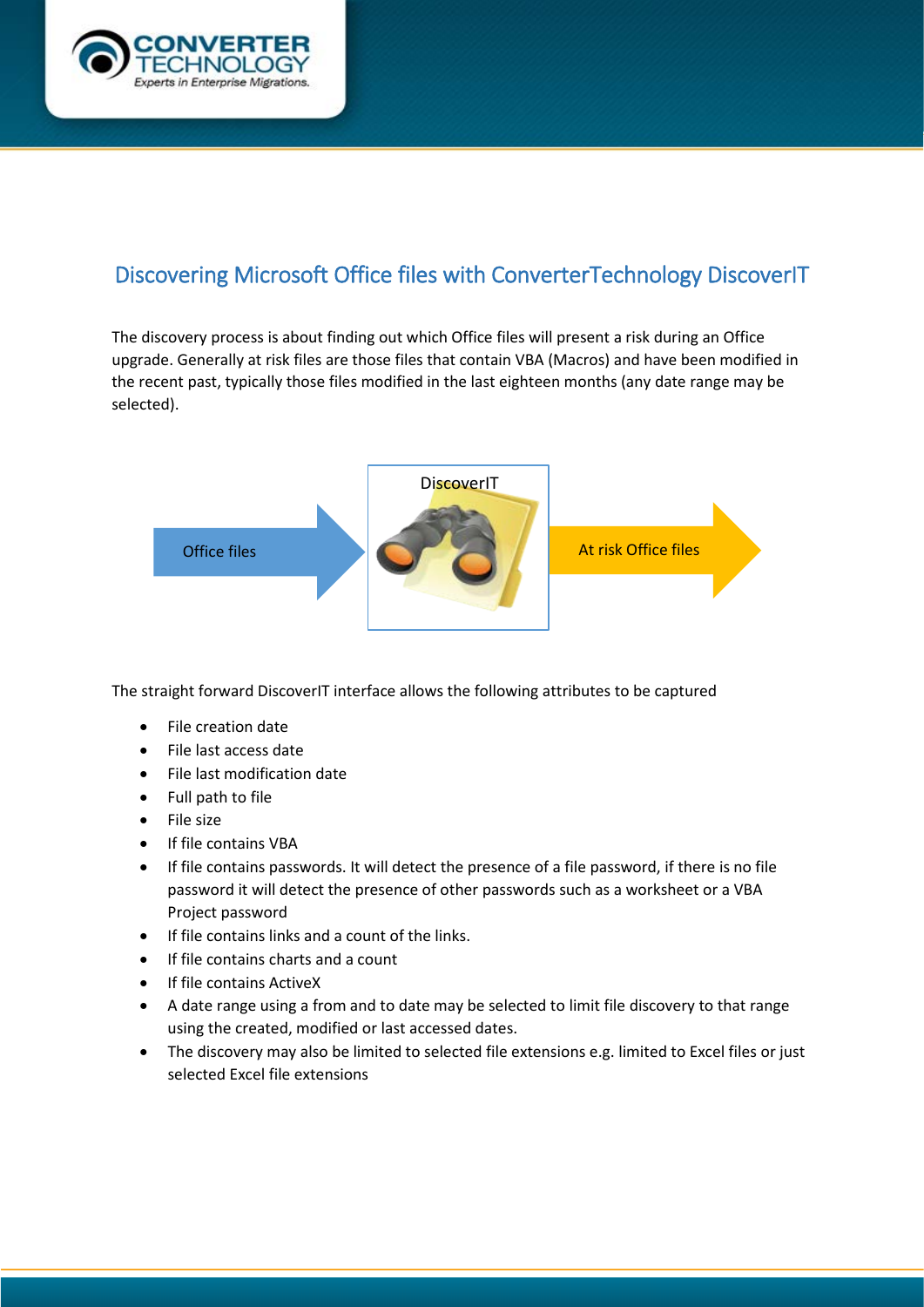DiscoverIT is optimized for discovering files on file shares. The multi-threaded capability of the application allows for multiple DiscoverIT Tasks to be run at one time.



Each DiscoverIT task will produce an XML containing data for all files discovered by that particular task.

The XML data may then be imported into a ReportIT SQL database using the OC Importer Application, once in the database there are nine standard reports available within ReportIT Desktop, reports may also be exported in a variety of standard formats which includes PDF, Word and Excel.

Additional more specific extracts from the ReportIT database may be obtained by creating SQL queries.

Before configuring any tasks an assessment should be made of the number of file shares and the size of each share, larger file shares should be targeted with multiple tasks to limit the time required for a task to complete. The time required for a task to complete is difficult to quantify and is impacted by a number of factors such as:

- The total number of files on the file share.
- The size of individual files.
- The speed of the file server.
- The speed of the network.
- The ratio of in scope Office files to other files e.g. if the file share contains 10,000 files and 100% of files are in scope Office files the task will take longer than on a file share where only 10% of files are in scope Office files.
- The discovery options selected, in particular "Security", "Links", "Charts" or "ActiveX" , if any one of those is selected then the whole of the file will be streamed through memory.
- The number of tasks running on one system.